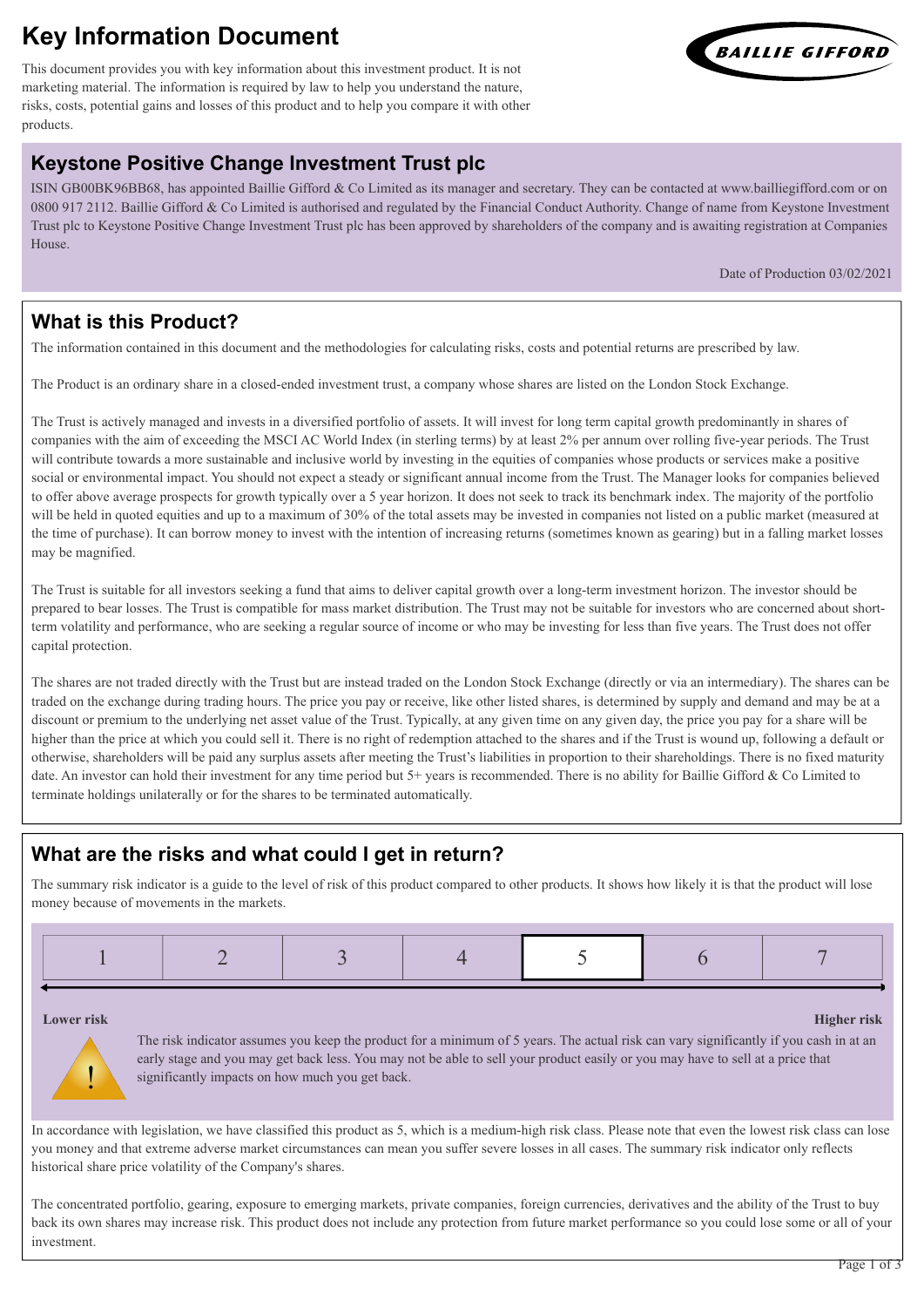

## **What are the risks and what could I get in return? (continued)**

This table shows the money you could get back over the next 5 years, under different scenarios, assuming that you invest £10,000.

The scenarios are calculated on historical performance figures based on the last five years when markets have been particularly strong and might not be replicated in the future. When there has been steady and consistent growth over the relevant period of time it can make the performance scenarios look overly optimistic; past performance is not a guide to future performance and future returns could be significantly worse than shown. The returns shown are produced by applying a prescribed formula to the Trust's returns over the last five years. They are not intended to show that the past performance of the Trust is expected to continue or to indicate which scenario is most likely over the time periods shown.

The scenarios shown illustrate how your investment could perform. You can compare them with the scenarios of other products. The scenarios presented are an estimate of future performance based on evidence from the past on how the value of this investment varies, and are not an exact indicator. What you get will vary depending on how the market performs and how long you keep the investment.

**Market developments in the future cannot be accurately predicted. The scenarios shown are only an indication of some of the possible outcomes based on recent returns. Actual returns could be lower. From March 2020 onwards we have seen that the continuing Covid-19 outbreak has had a significant effect on stock markets; it is likely that there will be further periods of volatility as governments act to contain the spread of the virus.**

The stress scenario outcome, which is calculated using a prescribed formula based on the Trust's worst performing days over the last five years, shows what you may have got back in extreme market circumstances. The figures shown include all the costs of the product itself, but may not include all the costs you pay to your adviser or distributor. The figures do not take into account your personal tax situation, which may also affect how much you get back.

#### **Investment £10,000**

| THYCSUMCHU & LU,UUU   |                                     |           |           |                                             |
|-----------------------|-------------------------------------|-----------|-----------|---------------------------------------------|
| <b>Scenarios</b>      |                                     | 1 year    | 3 years   | 5 years<br>(Recommended)<br>holding period) |
| Stress scenario       | What you might get back after costs | £464      | £4,104    | £3,042                                      |
|                       | Average return each year            | $-95.36%$ | $-25.69%$ | $-21.18%$                                   |
| Unfavourable scenario | What you might get back after costs | £7,637    | £6,335    | £5,603                                      |
|                       | Average return each year            | $-23.63%$ | $-14.12%$ | $-10.94\%$                                  |
| Moderate scenario     | What you might get back after costs | £10,119   | £10,303   | £10,491                                     |
|                       | Average return each year            | 1.19%     | $1.00\%$  | 0.96%                                       |
| Favourable scenario   | What you might get back after costs | £13,286   | £16,605   | £19,463                                     |
|                       | Average return each year            | 32.86%    | 18.42%    | 14.25%                                      |
|                       |                                     |           |           |                                             |

### **What happens if Baillie Gifford & Co Limited is unable to pay out?**

As the shares are not traded directly with the Trust or Baillie Gifford & Co Limited but are traded on the London Stock Exchange, any default by Baillie Gifford & Co Limited will not materially affect the value of your shares. However, a default by the Trust or any of the underlying holdings could affect the value of your investment. As the shares are listed on the London Stock Exchange, any direct holding of these shares is not covered by any investor compensation schemes in relation to either Baillie Gifford & Co Limited or the Trust.

#### **What are the costs?**

The Reduction in Yield (RIY) shows what impact the total costs you pay will have on the investment return you might get. The total costs take into account one-off, ongoing and incidental costs.

The amounts shown here are the cumulative costs of the product itself, for three different holding periods. They include potential early exit penalties. The figures assume you invest  $£10,000$ . The figures are estimates and may change in the future.

The person selling you or advising you about this product may charge you other costs. If so, this person will provide you with information about these costs, and show you the impact that all costs will have on your investment over time.

| <b>Investment £10,000</b>       |                             |                              |                           |  |  |  |
|---------------------------------|-----------------------------|------------------------------|---------------------------|--|--|--|
| <b>Scenarios</b>                | If you cash in after 1 year | If you cash in after 3 years | If you cash in at 5 years |  |  |  |
| Total costs                     | £115                        | £344                         | £572                      |  |  |  |
| Impact on return (RIY) per year | .14%                        | $.14\%$                      | $.14\%$                   |  |  |  |
|                                 |                             |                              |                           |  |  |  |